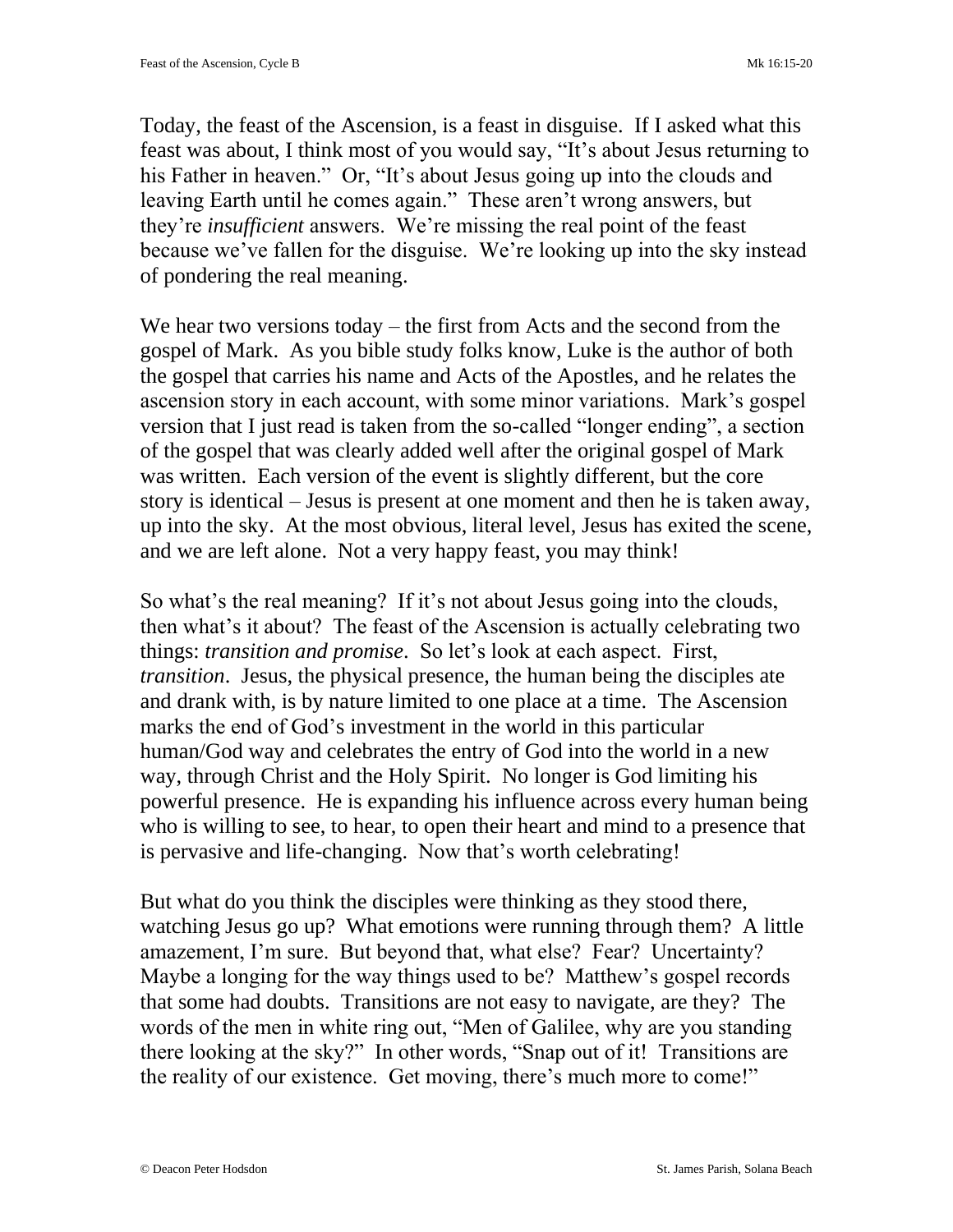So, how do we bring this Feast home, make it real for us here and now? Think about the transition challenges in your life. Example: a friend of mine has a 15 year old daughter who wants to be treated as an adult woman. Fair enough. But she's run away from home three times since January. Is this transition moving in a constructive direction? Is the girl entirely at fault? Are the parents? What might be standing in the way of a good transition here? Fear, uncertainty, rigidity, doubt, recklessness?

I received a letter from a prison inmate who is getting out in the next 3 months. He writes asking for help in making the transition from a rigid institutionalized life to the free-for-all chaos of our world. It was very frustrating to me to admit that there was very little I could do for him. Think about it. He is undereducated, unused to holding a job, and carrying a prison record on his back. Even though he's paid his debt to society for the crime he committed, he faces a severe uphill road to a life of productive existence. Would your employer hire an ex-felon? Under any circumstances? Is this transition moving in a constructive direction? What is blocking the path? Fear, stubbornness, uncertainty.

A man comes to me and asks if I'll help him get his prior marriage annulled. Of course, that's part of my job description. I explain to him how the process works and what's involved and inevitably the question arises, "Why do I have to go through all of this? This sounds like an emotional, maybe painful process. Why?" I stress the healing nature of the annulment process, how it gives the petitioner an opportunity to revisit the past and hopefully view the negative marital experience in a new light of forgiveness and honest assessment. Some embrace the process, embrace the lesson in the transition from married back to single. Others smile, shake my hand, and leave – never to be back. Transition is hard.

Now read the last sentence of the gospel of Mark carefully. Listen: "..they went forth and preached everywhere, while the Lord worked with them and confirmed the word through accompanying signs." Note the active tense – the Lord worked with them. Note the last sentence in today's first reading: "This Jesus who has been taken up from you into heaven will return in the same way as you have seen him going into heaven." This is the flip side of today's feast of the Transition. It is also the feast of *Promise*. Matthew's gospel says it best, "And behold, I am with you always, until the end of the age."